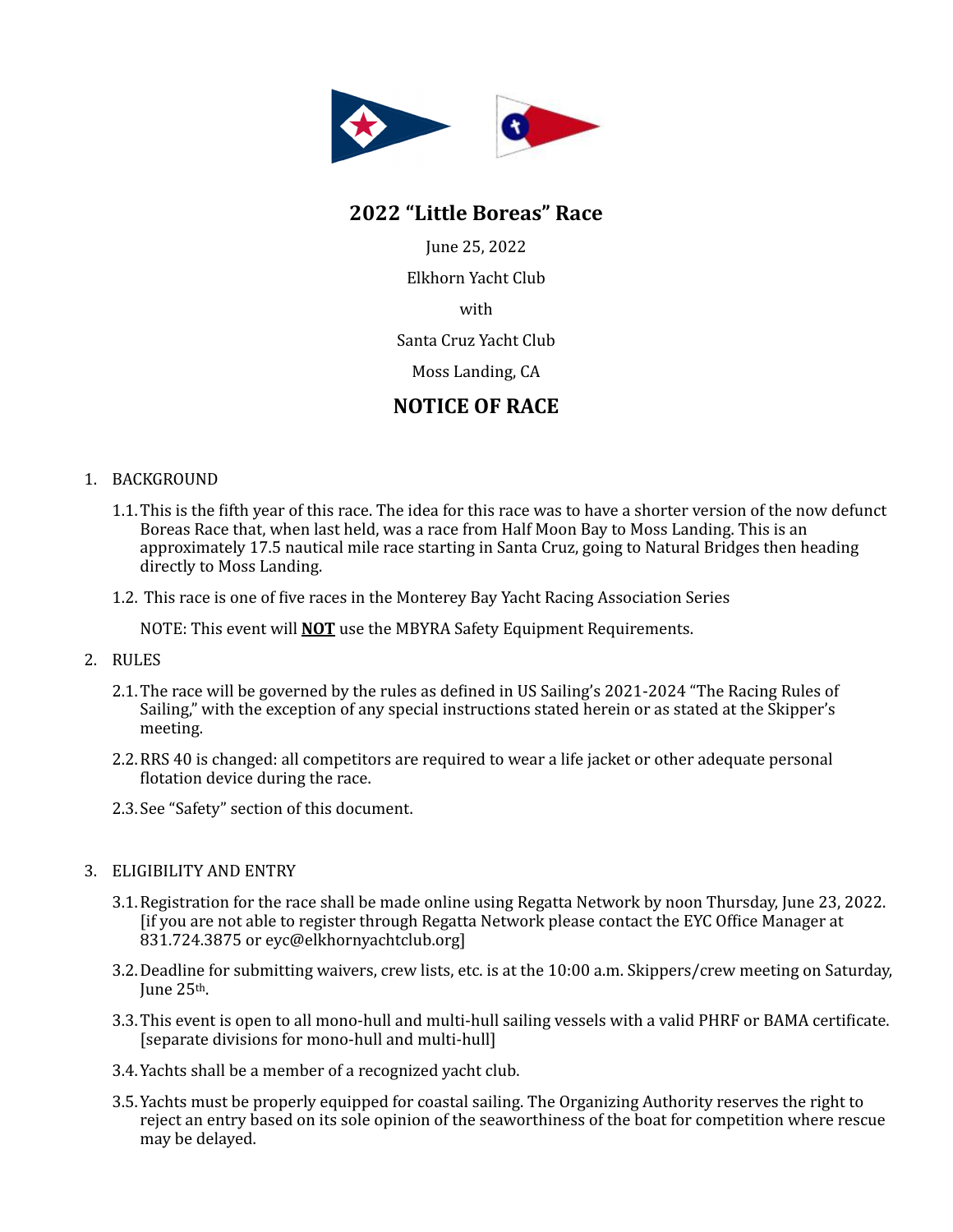- 3.6. A PHRF or BAMA certificate is required as well as signed liability waivers and float plans. PHRF ratings are obtained from PHRF Monterey Bay Committee. Applications are available on EYC, SCYC, and MPYC websites. If a boat does not hold a current PHRF or BAMA certificate they may request, prior to June  $18<sup>th</sup>$ , that the Race Committee assign a rating.]
- 3.7. There will be the following divisions:
	- A Fleet PHRF of 125 or less
	- B Fleet PHRF 126 or greater
	- C Fleet Santa Cruz 27s
	- D Fleet Multi-hulls
- 3.8. One-design divisions will be allowed for fleets with at least five (5) boats.

3.9. Final division assignments may be adjusted prior to the start of the race at the discretion of the OA.

# 4. FEES

4.1. Early entry, through May 31st is \$35.00. Regular entry, from June 1st to June 17th, is \$45.00. Late entry, from June 18th to noon June 23rd, is \$60.00.

# 5. BOATS

- 5.1. The race will be sailed in mono-hull or multi-hull boats with valid PHRF or BAMA ratings issued by the Monterey Bay PHRF Committee or BAMA. [separate divisions for mono-hulls and multi-hulls]
- 5.2. Boats without a PHRF or BAMA rating may sail the course but will not be scored. (also see 3.6)

# 6. SCHEDULE

- 6.1. The race will start at 12:30 PM on Saturday June 25th, 2022.
- 6.2. A mandatory skippers and crew meeting shall be held in the Santa Cruz Yacht Club on June 25, 2022 at 10:00 a.m.
- 6.3. Participants, and their guests, are invited to enjoy the hospitality of the Elkhorn Yacht Club at the end of the race and the following morning.

#### 7. SAILING INSTRUCTIONS

7.1. The sailing instructions will be available online at Regatta Network.

#### 8. SAFETY REQUIREMENTS

- 8.1. Boats shall be equipped in accordance with Federal Equipment Requirements for Recreational Vessels.
- 8.2. A boat that retires from a race shall notify the race committee as soon as reasonably possible.
- 8.3. Boats shall carry a VHF marine radio capable of dual band monitoring, or two radios, monitoring Channels 16 and 68.
- 8.4. Boats shall have ground tackle sufficient for anchoring offshore of hazards in the racing area, a bucket, a compass, working flashlight and a first aid kit. It is recommended that boats carry additional batteries.
- 8.5. All participants shall wear a PFD while racing.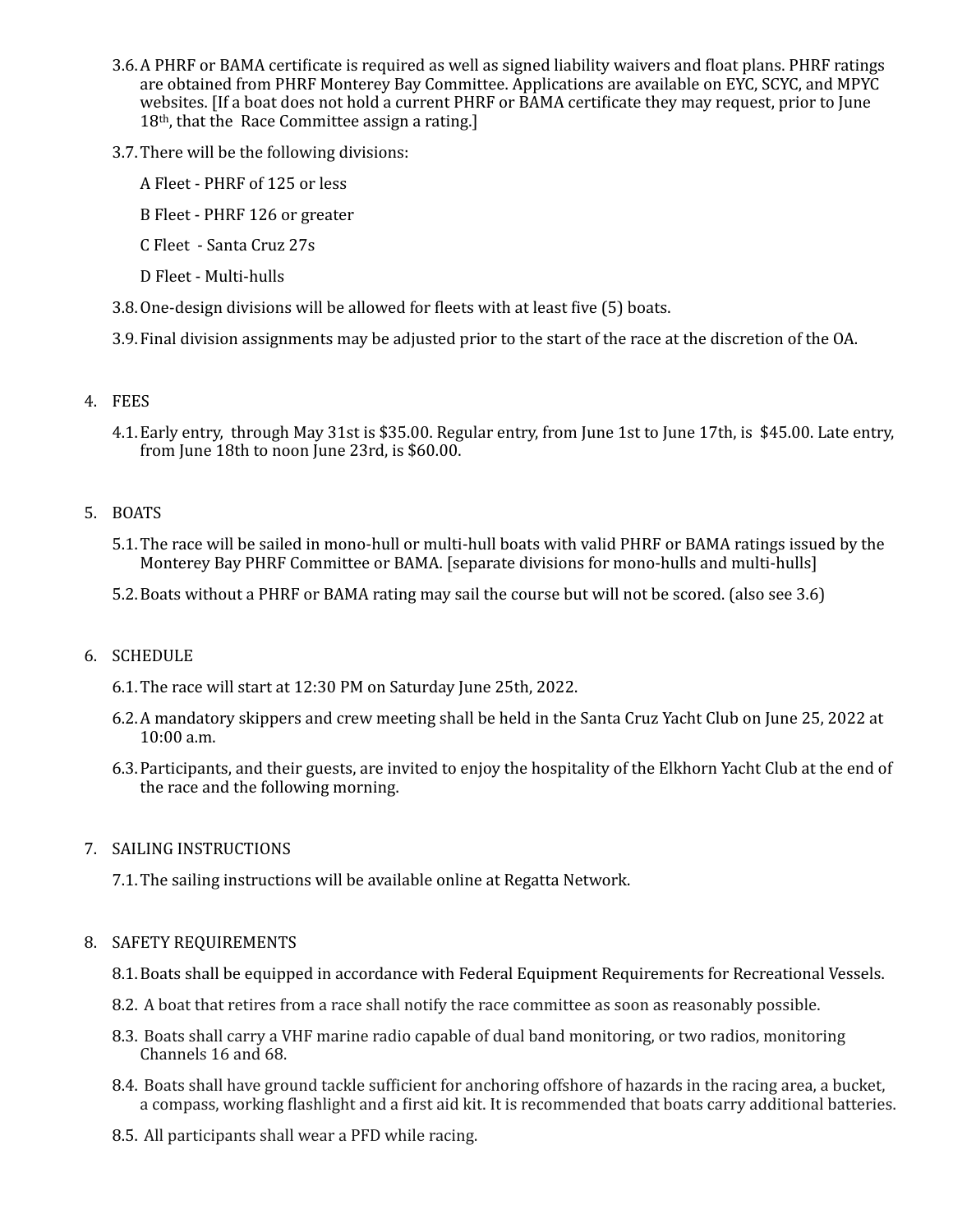- 8.6. California State law and boating regulations boats shall stay at least 200 feet clear from a dive boat displaying the Divers, and or Alpha flags, and shall not approach within 100 yards of any U.S. Naval vessel or cruise ship. Boats should also exercise precaution in proximity of bathers, kayakers, and protected marine life.
- 8.7. Boats shall be equipped with Lifelines appropriate for the particular boat design and type.
- 8.8. Boats shall be equipped with a Life Sling or a horseshoe/donut-type buoy, USGC approved, with 100 feet of floating line attached to both the buoy and the boat. It is recommended that boats be equipped with at least one halyard long enough to be used for hoisting a person from the water back onboard, and/or an appropriate halyard extension.
- 8.9. It is highly recommended that all boats carry two (2) cellular phones with batteries fully charged.
- 8.10.It is highly recommended that all boats also be equipped with two handheld VHF marine transceivers.
- 8.11.All competing boats shall comply with relevant Health Department Requirements.
- 9. VENUE
	- 9.1. Racing will occur in the Monterey Bay between Santa Cruz and Moss Landing.

#### 10. COURSE

10.1.The approximately 17.5 nautical mile course will start in Santa Cruz between "Schuyler" (a yellow ball) near the Santa Cruz Wharf and a committee boat anchored in an approximately 500 foot radius. Round "NB" Natural Bridges marker (to port), proceed past "SC" Mile Marker (leave to port) then head directly to the Moss Landing finish line between MLA (to starboard) AND "1" Green Can (to port).

#### 11. SCORING

- 11.1.The finish orders shall be posted on Regatta Network.
- 11.2. Terms and their respective scores (RRS A5.3 will apply):

(DNF) Did Not Finish - boats that started, but did not finish, shall receive a score equivalent to the total number of boats that properly "Finished"  $+1$ "

(DNS) Did Not Start - boats that have checked in, but did not start, shall receive a score equivalent to the total number of boats that properly "Checked in  $+1$ "

(RET) Retire - A boat which voluntarily retires from a race after properly checking in, and/or starting shall receive a score equivalent to the total number of boats that properly "Checked in  $+1$ ". A boat which voluntarily takes the RET scoring after properly checked in must request such action on the water and/ or by other means thus properly notifying the Race Committee prior to leaving the race area and/or by notification of race committee in shortest time practicable.

(DNC) Did Not Compete or Did Not Come - shall receive a score equivalent to the total number of boats that "Registered  $+1$ "

#### 12. PRIZES

12.1.Prizes shall be awarded to the top three (3) finishing (corrected times) positions in each division that has at least five boats.

12.2. Prizes for divisions of less than five (5) entrants are at the discretion of the OA.

# 13. DISCLAIMER AND LIABILITY

- 13.1.Competitors participate in the race entirely at their own risk. The organizing authority will not accept any liability for material damage or personal injury or death sustained in conjunction with or prior to, during, or after the event and/or regatta.
- 13.2.Skippers and crew shall submit to the OA the EYC liability waiver form. The signed form shall be submitted through Regatta Network; emailed to racedirector@elkhornyachtclub.org : or personally handed in at the Skippers meeting